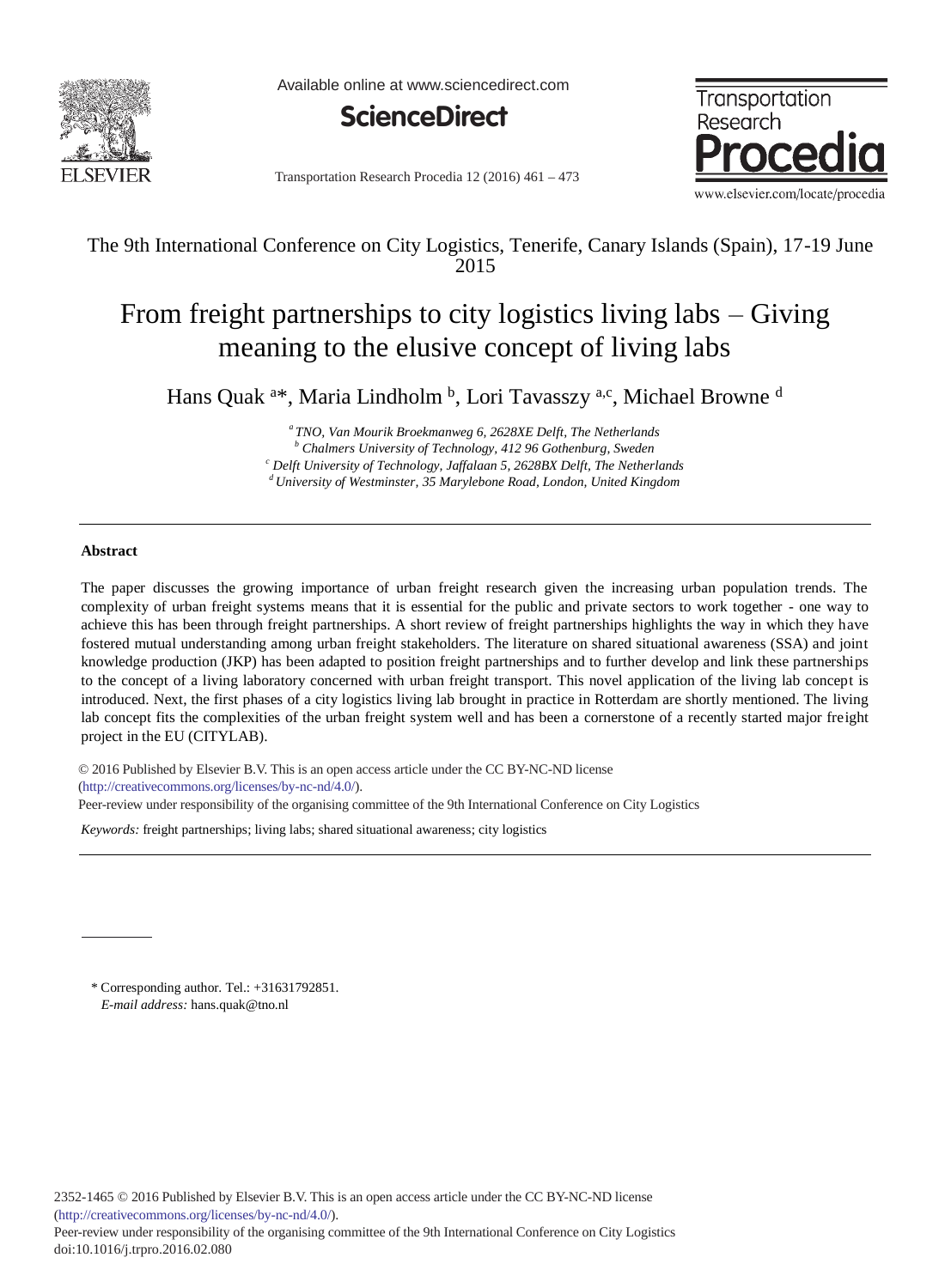## **1. Introduction**

More and more people live in urban areas; WHO accounts that in 2014, 54% of the global population lives in urban areas (as opposed to 34% in 1960; www.who.int). It is estimated that by 2017, even in less developed countries, a majority of people will be living in urban areas. But also, for example in Europe, an increase is expected (Alice/Ertrac, 2015): from 72% EU population that currently lives in cities, towns and suburbs to 80% in 2020. At the same time, WHO finds that air pollution is now the world's largest single environmental health risk. Urban freight is responsible for 30 to 50% of other transport-related pollutants (particulate matters, Nitrogen Oxide (NOx). Sometimes even more, as was estimated for the Netherlands, where vans and trucks represent approximately 10% of the total national fleets (BOVAG, 2014), but are responsible for about 70% of the road transport related NOx concentrations in cities (TNO, 2015). In other words: air quality is a serious health problem in cities and urban freight transport is a big contributor to this problem. For EU member states, the National Emission Ceilings (NEC) directive (Directive 2001/81/EC) sets upper ceilings (or limit values) from 2010 for four key air pollutants: nitrogen oxides (NOx), sulphur dioxide SO2, non-methane volatile organic compounds (NMVOCs) and ammonia NH3. These limits are not met in many cities (see also FREVUE, 2015). Next to this, urban freight transport is also responsible for about 25% of urban transport-related CO2 emissions, and has other negative effects for people living in the cities: i.e. traffic safety, congestion and accessibility (see for example Alice/Ertrac, 2015). Although these problems are not solely caused by urban freight transport, urban freight transport is a major contributor to these problems. On the other hand, it is important to recognise that cities themselves become economic powers and that cities account for over 80% of the global GDP today (McKinsey, 2011). In order to function as an economic power and to support all people living in these cities, an efficient urban freight transport system is essential.

In order to solve these grand challenges, a serious transition in the urban freight transport system is necessary. Realising such a transition appears to be very difficult, as many trials and field tests that have been undertaken in the urban freight transport field, but major transitions are lacking. Urban freight transport issues are complex to solve, as there is usually no single problem-owner and the many different stakeholders have different objectives and stakes. As a result, simple solutions that can be implemented by one stakeholder are not sufficient to deal with urban freight transport's grand challenges. In this paper we argue that in order to actually make a considerable change in the urban freight transport system, it is necessary to align the stakeholders, their objectives, their abilities to act, and their perceptions on the problems that have to be tackled. We introduce the theoretical notions of Shared Situation Awareness (SSA) and Joint Knowledge Production (JKP) to position the currently frequently used best practice in urban freight transport stakeholder-collaboration, i.e. freight partnerships, and a proposed meta-methodological concept, i.e. a city logistics living lab. We argue that in order to really make a transition in the urban freight transport system, both a high level of SSA and JKP should be in place. The paper discusses the results of examples where the level of SSA and JKP is higher than average: i.e. the 'freight partnerships'. Next, we introduce the concept of 'living labs' and relate it to city logistics. In these living laboratories, the levels of SSA and JKP are expected to be high. We discuss what living labs can be, and how these living labs could contribute to making the urban freight transport system better.

## **2. Necessity for more shared situational awareness in the urban freight transport system**

# *2.1. Making changes in urban freight transport system*

Over the last years, research in the field of urban freight transport has increased; more and more, urban freight transport is recognized for its importance in the functioning of cities, not only by research but also by local administrations. As a result, the number of studies and trials showing solutions for issues in and due to urban freight has risen. Although, this growth is encouraging, eventually one thing is striking: it is not easy to actually make lasting transitions in the system for the better, e.g. small scale solutions are not scaled to a larger area nor copied to other cities. Even successful trials and demonstrations are often terminated at the end and are not continued in daily city logistics operations.

There has been extensive experimentation with innovations in city logistics in the past decades. Studies looking into factors of success and failure of initiatives are rare (BESTUFS (see www.bestufs.net), Visser et al. (2008),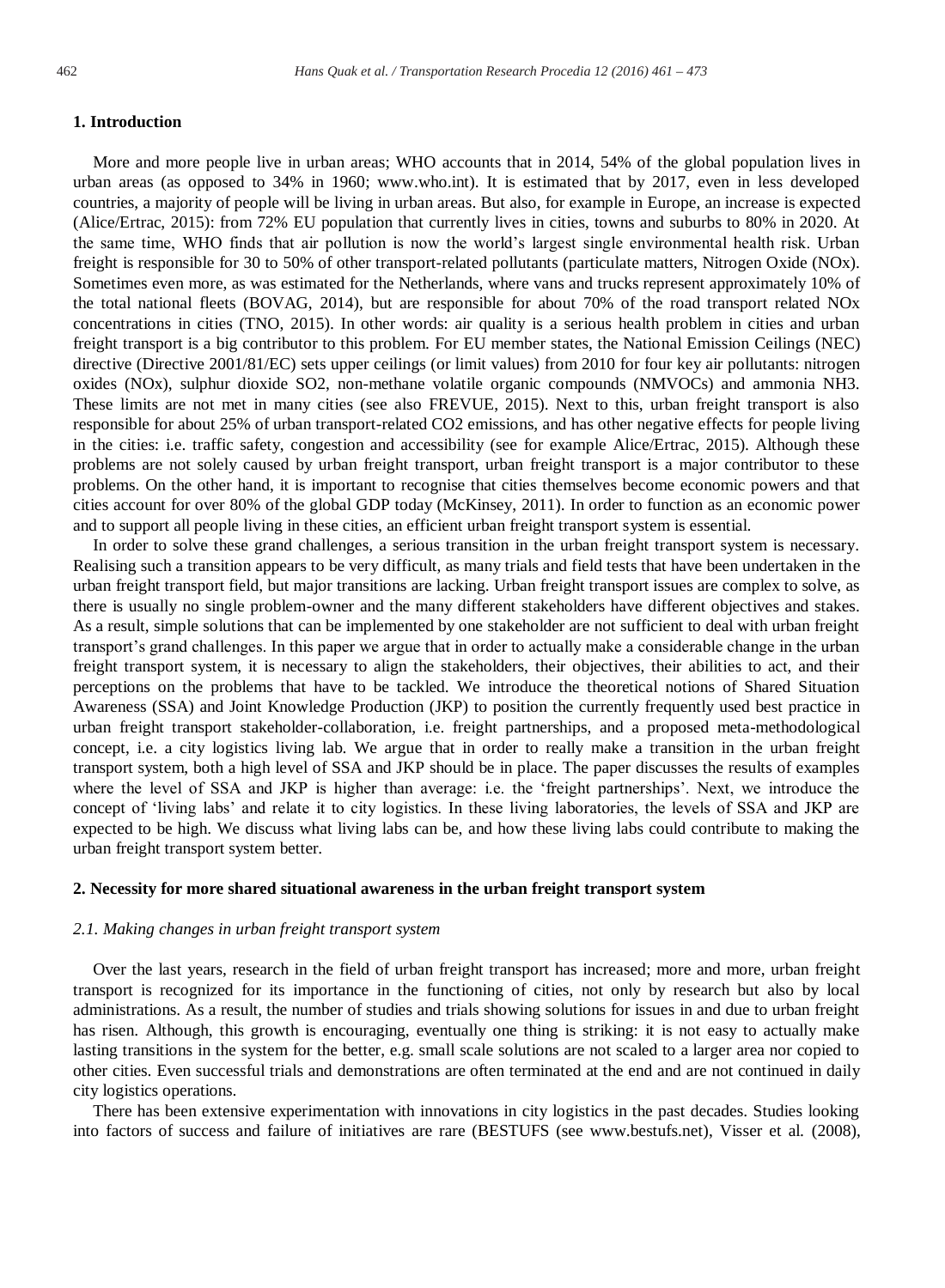Quak et al. (2008), Van Binsbergen et al. (2014), Gonzalez-Feliu and Morana (2010), Vaghi and Percoco (2011)). Causes of failure generally point towards a poor preparation of innovation deployment processes, due to limited stakeholder involvement, unclear business models or uncertainty in the environment.

It is also evident that there is sometimes a mismatch between the ambitions of the public sector (exemplified by city authorities) and those of the private sector (transport operators and receivers for example). Policy and business time cycles are often rather different with the private sector needing to concentrate on shorter term payback for project commitment and roll-out. Bringing public and private sector decision-makers together in freight partnerships is an important step in building trust and enhancing the uptake of urban freight initiatives. Freight partnerships are an established way to enable collaboration at a local level (Lindholm and Browne, 2013). The possibility to interact between various levels is also supported by such partnerships. This interaction and building a community in which different stakeholders share an understanding of the stakes and objectives of others in the urban freight system appears to be one of the most important elements to improve the urban freight transport system. Next, including researchers in these partnerships might not necessarily result in better interaction or understanding between actors, but it might help in finding common solutions or objectify effects of actions, which are required to improve the system.

#### *2.2. Shared situational awareness in the urban freight transport system*

Urban freight transport systems can be characterized as sociotechnical systems. The urban freight transport system is a complex compilation of technical and infrastructural systems and includes networks of interdependent stakeholders. The urban freight transport system includes different elements, such as vehicle technology, ICT applications, regulation, user practices and markets, several networks, such as infrastructure, supply and demand, and maintenance. In such a sociotechnical system, decision making is complex. It becomes even more complex in case such a system should change according to challenging ambitions set by for example the European Commission (2011), i.e. (near) zero-emission urban logistics by 2030.

|                          | Objectives SSA in urban freight transport system |                                                                                                                                                                                                            | Requirements SSA in urban freight transport system                                                                                                                         |                                                                                                                                                                                       |                                                                                                                                                                                                   |
|--------------------------|--------------------------------------------------|------------------------------------------------------------------------------------------------------------------------------------------------------------------------------------------------------------|----------------------------------------------------------------------------------------------------------------------------------------------------------------------------|---------------------------------------------------------------------------------------------------------------------------------------------------------------------------------------|---------------------------------------------------------------------------------------------------------------------------------------------------------------------------------------------------|
|                          |                                                  | Individual                                                                                                                                                                                                 | System                                                                                                                                                                     | Individual                                                                                                                                                                            | System                                                                                                                                                                                            |
| High                     | Participation                                    | Flexibility to adapt and<br>respond to unexpected<br>situations                                                                                                                                            | Innovation in the processes,<br>operations and technologies<br>is essential; JKP is one way<br>to innovate.<br>Synergy is key ingredient for<br>cooperative joint actions. | Spatial abilities, attention<br>sharing, memory capacity,<br>perceptual and analytical skills,<br>cognitive complexity, field<br>independence for flexible and<br>effective response. | Community of practice.<br>Groups who regularly engage<br>in sharing and learning (high<br>level JKP) can create an<br>environment for better<br>performance and innovation<br>in complex systems. |
| SSA Maturity level<br>Šν |                                                  |                                                                                                                                                                                                            |                                                                                                                                                                            |                                                                                                                                                                                       | Shared values and visions<br>strengthen cooperative<br>efforts.                                                                                                                                   |
|                          | Prescription                                     | Compliance to planning is<br>crucial to prevent<br>deviations that could affect<br>others in the system. The<br>gap between what an<br>individual perceives and<br>what (s) he does needs to be<br>reduced | Network governance to<br>monitor each others' plans<br>and actions, the system<br>direction and to create a<br>sense of community and<br>shared destiny.                   | Feedback measures such as<br>KPIs have proven to improve<br>individual performance as well<br>as contribution to systems'<br>objectives                                               | For network governance,<br>interoperability is required to<br>coordinate plans among<br>stakeholders, to monitor<br>plans and operations and take<br>corrective decisions if<br>needed.           |
|                          | Perception                                       | Goal orientation for<br>individual goal setting                                                                                                                                                            | Positioning of a high level<br>goal needs to be broad to<br>allow negotiation, as well as<br>steer the system in a direction                                               | Individual goals and self<br>awareness to determine<br>requirements and integration of<br>information and projection of<br>future state of situations                                 | Joint mission has to be<br>established to have a<br>platform for negotiations for<br>an acceptable system goal                                                                                    |

Table 1. Maturity levels SSA in related to objectives and requirements in urban freight transport systems (adapted from Kurapati et al., 2012).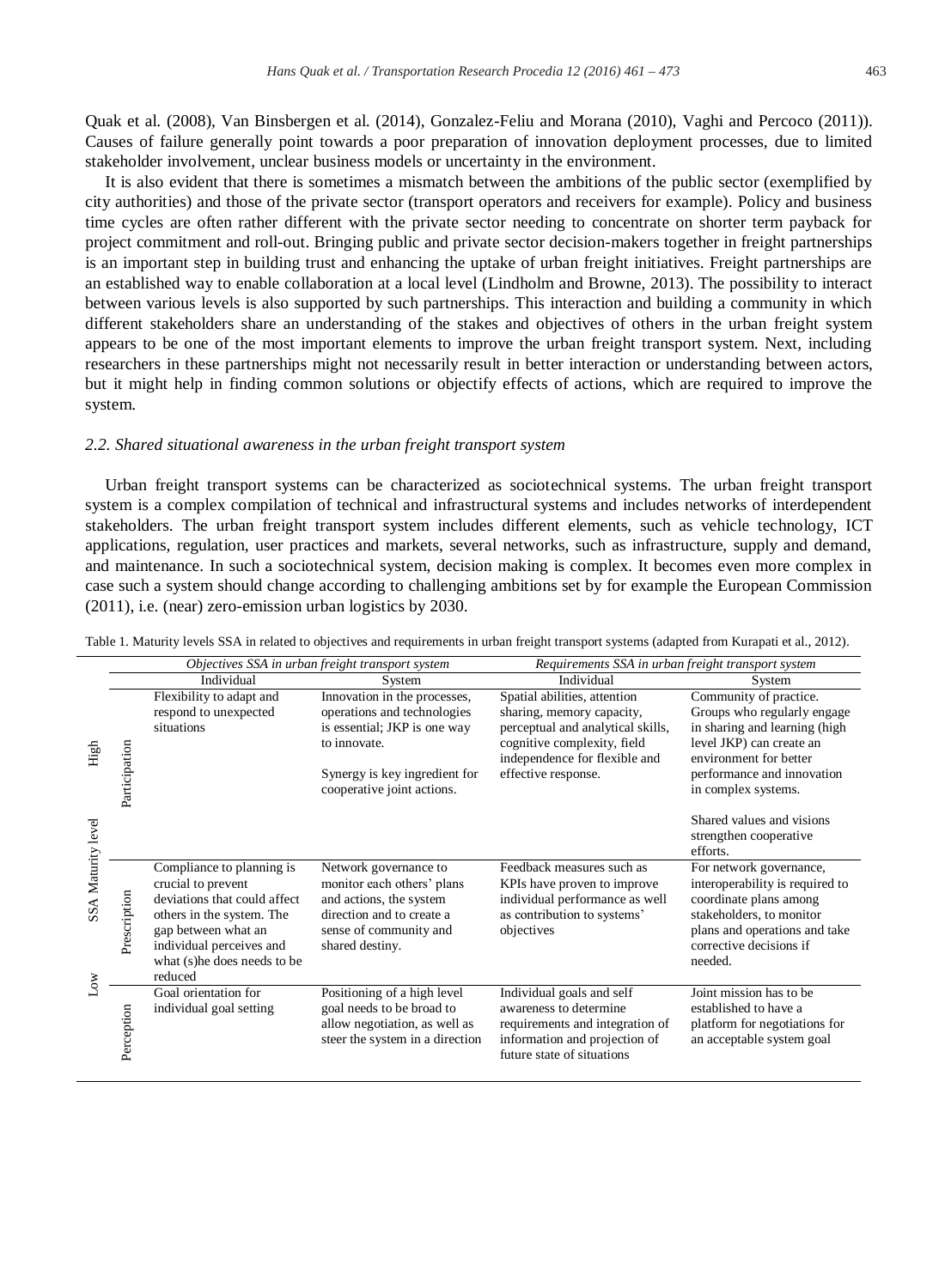Making changes in complex systems, such as the urban freight transport system, is difficult, for several reasons: there are many different stakeholders with different and sometimes conflicting objectives. No single stakeholder has a complete image of the system, nor what the effects and rebound-effects of actions, policy measures or other interference are or will be. Or in other words, as Kurapati et al. (2012, p.47) state when they introduce the concept of Shared Situational Awareness: "during a problem situation, as the number of stakeholders increases, the conflicts of interests become greater, making decision making complex and challenging. Eventually, it may become impossible for any one actor to understand the situation in its entirety, which can be defined as lack of a 'common operational picture' or lack of shared situational awareness". The term 'Shared Situational Awareness' finds its origin from situational awareness, which has its roots in the history of military theory and focusses on improving the decision making ability of fighter pilots. Situational awareness is defined in many ways, but we use the widespread definition of Endsley (1995): "the perception of the elements in the environment within a volume of space and time, the comprehension of their meaning, the projection of their status into the near future, and the prediction of how various actions will affect the fulfilment of one's goals". Following this, Endsley and Jones (1997) define SSA as the degree to which the actors possess the same situational awareness on SSA requirements. For the urban freight transport system, this would mean that not all actors need to be aware of all information, as this would certainly imply an overload on information. However, the stakeholders should be aware of that part of information that is relevant to the SSA requirements. These SSA requirements for urban freight transport actors are listed in Table 1.

We argue that one way to actually make transitions in the urban freight transport system possible, is by increasing the SSA of the relevant stakeholders in this system, implying that the SSA Maturity level increases, following Kurapati et al.'s (2012) theoretical framework for SSA in sociotechnical systems (see Table 1).

## *2.3. Shared situational awareness in the urban freight transport system*

In order to use it, Kurapati et al.'s (2012) framework has been slightly adapted to the urban freight transport system in this paper, and one extra element has been included: i.e. JKP. JKP "implies that scientists, policymakers, and sometimes other societal actors cooperate in the exchange, production and application of knowledge" (Hegger et al. 2012). This is not an obvious way of developing knowledge, as scientific research-based knowledge often does not match the wishes of policymakers (and visa versa) due to differences in time frames, incentives, objectives, vocabulary, etc. Hegger et al. (2012) argue that JKP is necessary to develop and eventually utilise to actually make transitions in existing systems that are necessary to solve complex problems, such as the change to sustainable development or in our case a more sustainable urban freight transport system. The idea of JKP is that it enables the connection between long term research objectives and short to medium term policy aims. For issues concerning sustainable urban freight transport innovations or development, we argue that scientists, policy makers as well as private companies develop knowledge. But, for the case in which we work on SSA, JKP is one important element. JKP, defined as "direct collaboration of scientists, policymakers and other societal actors in specific projects" (Hegger et al. 2012, p. 54) is what brings them together in the field of urban freight transport, i.e. to actually make a transition in this system.

| Table 2. Expected success factors of JKP projects (Hegger et al., 2012) |  |  |  |  |
|-------------------------------------------------------------------------|--|--|--|--|
|-------------------------------------------------------------------------|--|--|--|--|

| Dimension         | Expected success condition                                                                                 |
|-------------------|------------------------------------------------------------------------------------------------------------|
| Actors            | Broadest possible actor coalition                                                                          |
| <b>Discourses</b> | Shared understanding on goals and problem definitions                                                      |
|                   | Recognition of stakeholder perspective                                                                     |
| Rules             | Organization reflection on division of tasks by participating actors                                       |
|                   | Role of researchers and their knowledge is clear                                                           |
|                   | Presence of innovations in rewards structures                                                              |
| <b>Resources</b>  | Presence of specific resources such as boundary objects, facilities, organization<br>forms and competences |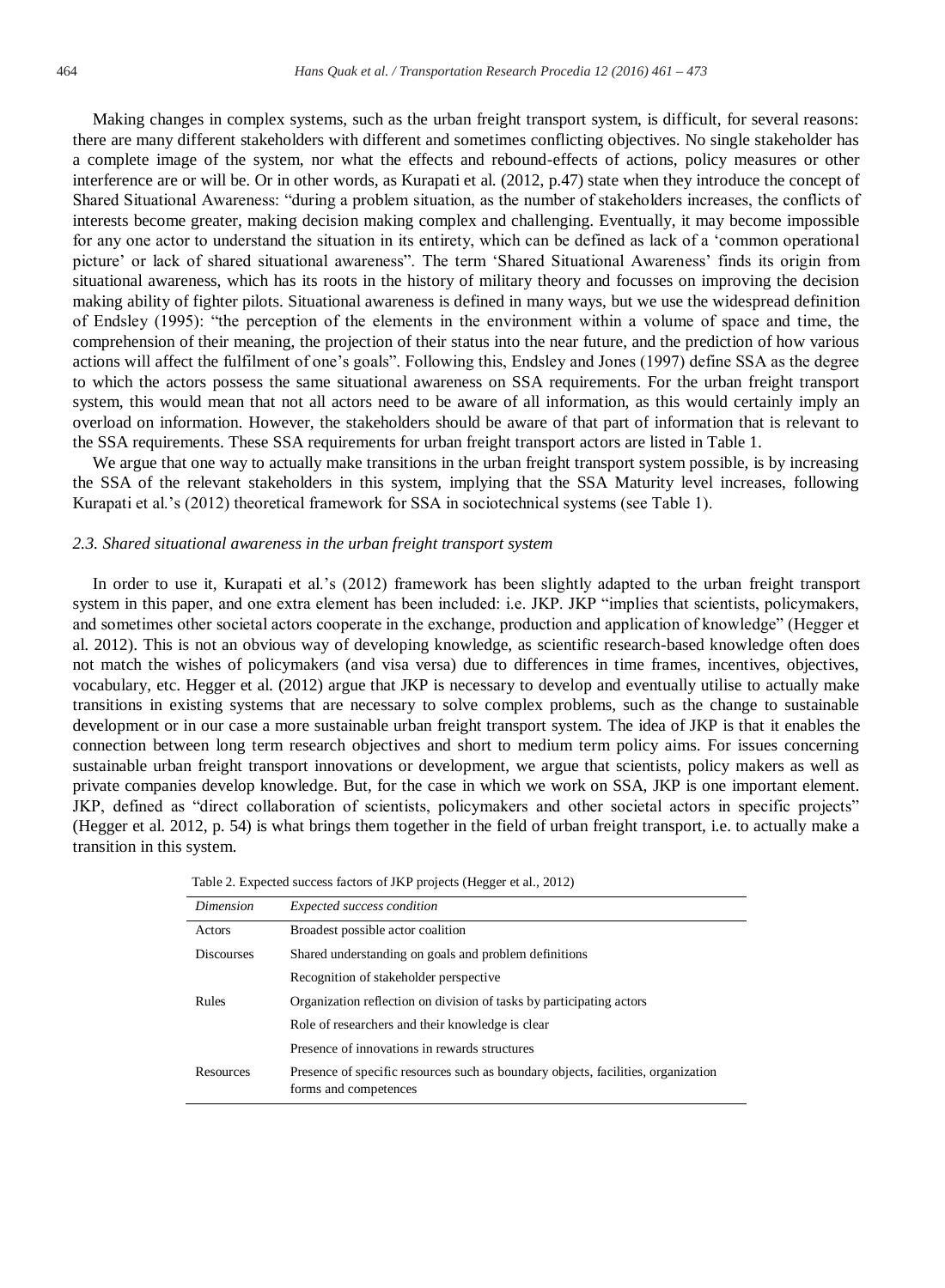Therefore, we use the framework of Hegger et al. (2012) as well; showing the (potential) relationship between success conditions for the dimensions (actors, discourses, rules and resources), salience, and legitimacy. In the high SSA Maturity level, i.e. the participation phase, we expect JKP to be one of the elements that adds to the degree of success stakeholders are able to innovate and change the system. We expect that in case the success factors (listed in Table 2) are all fulfilled; the SSA maturity level is high; for the medium level we expect some of the conditions to be fulfilled but not all, whereas for the low level only one or two.

## *2.4. Bringing SSA and JKP concepts into the urban freight transport practice*

Large scale innovations or system changes in the urban freight transport system are limited. Many innovations or measures are not transferred to other regions or are not implemented on a larger scale within a city (see e.g. Quak, 2011). In general, not counting exceptions, we argue that the SSA in many local urban freight transport systems, is at the lowest maturity level. This implies most actors act on their own objectives and there is often not a system goal, but a set of conflicting objectives. Obviously, there is knowledge production in the current system, but often no more than one of the JKP success factors is really in place. The low SSA maturity level, together with the limited JKP could be the cause of the relatively low success rate of actually making changes in the system. Existing success stories, where the system was changed, for example the New York off peak project, also show that increasing the SSA in the system is one of the most difficult things to do (Holguin-Veras et al., 2011). But, once that hurdle has been taken, the results can be very positive. This example also shows that JKP indeed can help in making an initiative to a success.

Freight partnerships can be considered an important step in reaching a higher SSA maturity level. The next section discusses these freight partnerships. In case a transition is required in the urban freight transport system, we argue that an even higher maturity level of SSA than that in freight partnerships, is necessary. Therefore, we propose, in the section following this current best-practice in urban freight transport, a new approach towards freight transport in urban areas that would fit the highest SSA maturity level and contains all JKP success factors: i.e. a city logistics living lab

#### **3. Freight partnerships**

Local public-private partnerships in urban freight transport do occur in the form of freight partnerships, even though the partnerships might be called different things in different cities; Freight networks, Freight charters, Peer to peer exchange etc. Freight partnerships is therefore a general term used in this paper to describe different types of approaches to involve stakeholders with the definition: *A long-term partnership between freight stakeholders concerned with urban freight, that on a formal or informal basis meet regularly to discuss (and sometimes find solutions to) problems and issues that occur in the urban area* (Lindholm and Browne, 2014, pp. 3).

The term freight partnership differs from the more traditional term "Public private partnership (PPP)" in that a PPP refers to the bringing together of at least two parties, representing both public and private actors for e.g. funding of a specific project (e.g. European Commission, 2004; Peters, 1998). Browne et al. (2003) uses a broad definition of PPP that refers to also involving private stakeholders for consultation and dialogue in public decision-making.

In literature, the concept of including freight and involving private stakeholders in public initiatives in a longer perspective is first seen in the early 1980's, when freight was included into French mobility plans for major urban areas, within the concept of PDUs (Plans de déplacements urbains). A more specific stakeholder involvement was recognised when FQPs was highlighted by the UK government in the DETR report (1998), but already initiated in 1996 by the Freight Transport Association (FTA, 1997). However, the UK government have promoted this initiative since and states that partnerships can have a significant role in developing common understanding between public and private stakeholders regarding freight issues (Department for Transport, 2008). Allen et al. (2010) identified 87 on-going FQPs in UK in a study, and recognised that 38 of those had a specific urban focus.

Partnerships has been recognised as an approach to involve private stakeholders in urban freight planning by public parties all over the world, e.g. a report by Lindholm and Browne (2014) compares the characteristics of 16 partnerships and identifies several common features. Most of those partnerships have been initiated in the last ten years, but examples from e.g. Sweden and the Netherlands shows earlier initiatives.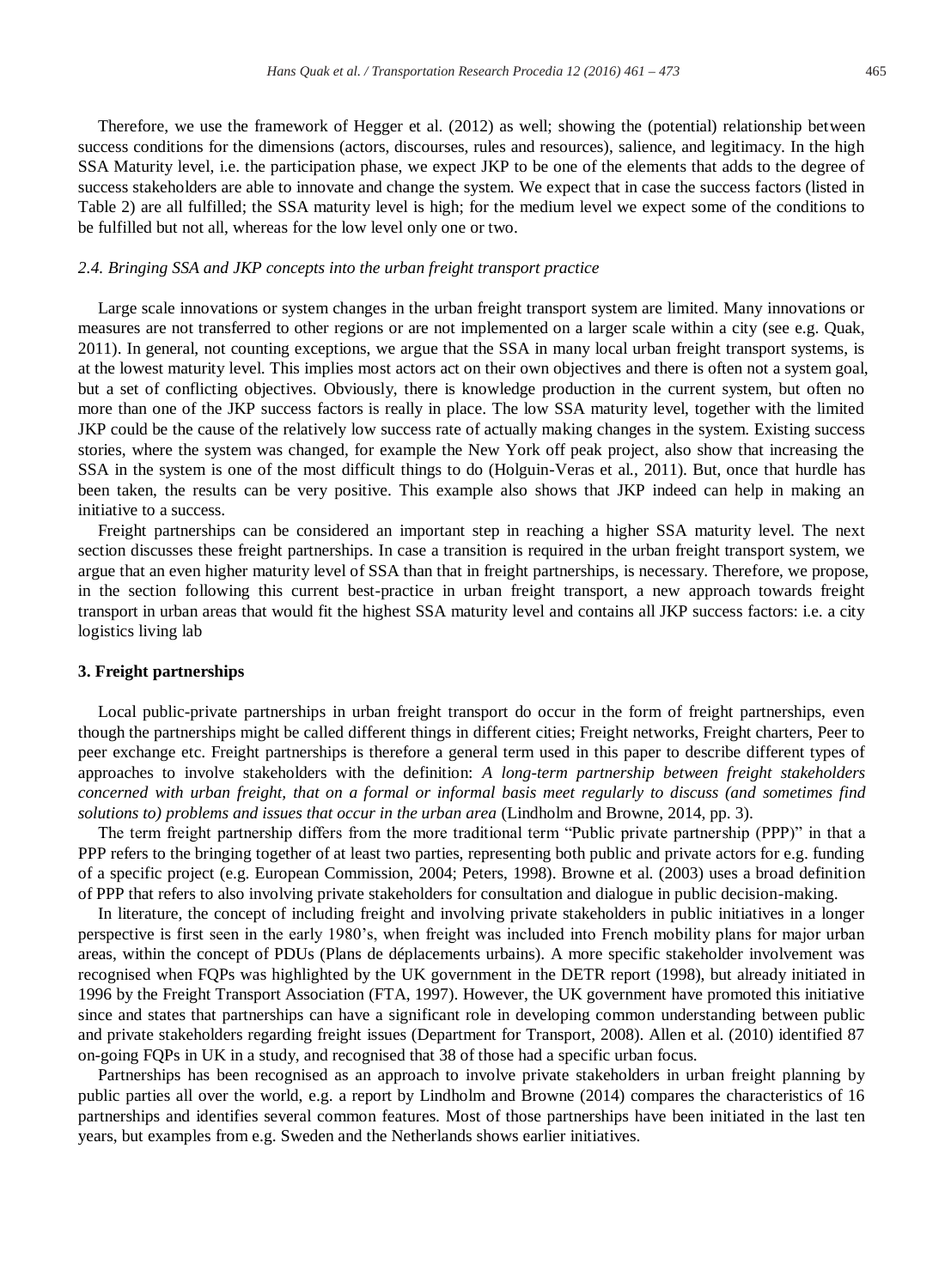A partnership has three key criteria that are relevant to discuss: Formation, Management and Outcomes. This is presented by Lindholm and Browne (2013) as:

- The formation of a partnership could include to set up an objective that are related to the members of the partnership, to involve relevant and a variation of stakeholders, and to gain political involvement.
- The management could include to set up an action plan, to manage the number of participants (usually 10-20), to make sure that partners attend the meetings on a regular basis and to see to that the partnership is managed and chaired in a good way.
- $\bullet$  The outcomes of a partnership could be either soft results (e.g. information exchange, improved communication) or physical outputs (e.g. regulations, new loading bays).

## *3.1. Freight Partnerships leading to increased SSA and JKP*

A freight partnership could be an attractive approach to stakeholders' involvement, since it is a way of achieving valuable results with a relatively low budget. To illustrate how freight partnerships can work, we discuss the cases of Gothenburg and London that have had partnership approaches for many years. Both partnerships were initiated in 2005 and even though the cities differ in both size and context, the partnerships are formed in similar ways when it comes to type and number of stakeholders, number of meetings and topics discussed. Participants from both partnerships agree that the there is a high value to keep up to date with initiatives, and to share information between different stakeholders. The informal network between stakeholders in between meetings is equally important. The long-term approach with input to strategies in an early stage, as well as finding solutions to day-to-day problems is something that makes it worth attending meetings. It is, however, important to keep the interest of the stakeholders through interesting topics on the agenda in order to make sure they attend meetings. A number of outputs from freight partnerships in Europe have been summarised in Table 3.

Table 3. Outputs from Freight Partnerships (adapted from Lindholm and Browne 2013 and 2014)

Utrecht: The effects of the Utrecht partnership have been, among others, a lot of attention to distribution for new developing areas, direct influences on plans and policies, an air quality action plan and, stopping of a plan for a new shopping centre due to points about problematic freight transport and consequences for cycling safety raised by the partnership.

Paris present outcomes of this partnership to be an agreement of redefinition of regulations regarding freight transport in three areas: delivery regulations reserving a time window for the least polluting vehicles, providing better on-street delivery with better enforcement and planning and zoning regulations for the land use master plan.

Gothenburg: Key outcomes of the partnership approach in Gothenburg include a better exchange of information between participants and an increased understanding of each other's problems. Concrete effects of the partnership have been a higher level of successful enforcement of regulations within the urban area, outcomes have been of for example a brochure on parking restrictions for heavy vehicles, increased number of 'walking speed areas' (that enable deliveries to be made as long as vehicles drive at 'walking speed') and a length limitation for vehicles in the inner city.

Central London Freight Quality Partnership (CLFQP): The most important outputs from the meetings, according to the participants, have been specific projects with outputs, for example: Loading and unloading code of practice, reduction in penalty charges for loading offences and an electric vehicle charging point initiative.

The outputs clearly demonstrate the importance of trust and dialogue between stakeholders and represent a step in increased SSA in the several local urban freight transport systems, whereas the JKP results are still limited to sharing rather than together producing knowledge in these partnerships. For example the production of a London Guide to Loading and Unloading (see Table 3) is a clear outcome of sharing knowledge in order to achieve greater understanding and find solutions to urban freight problems. Furthermore this sharing of knowledge also enhances the adoption of the new practices that are identified. Without the partnership approach the uptake would be far slower and efforts more dispersed because the SSA would be much more limited. Nevertheless there are some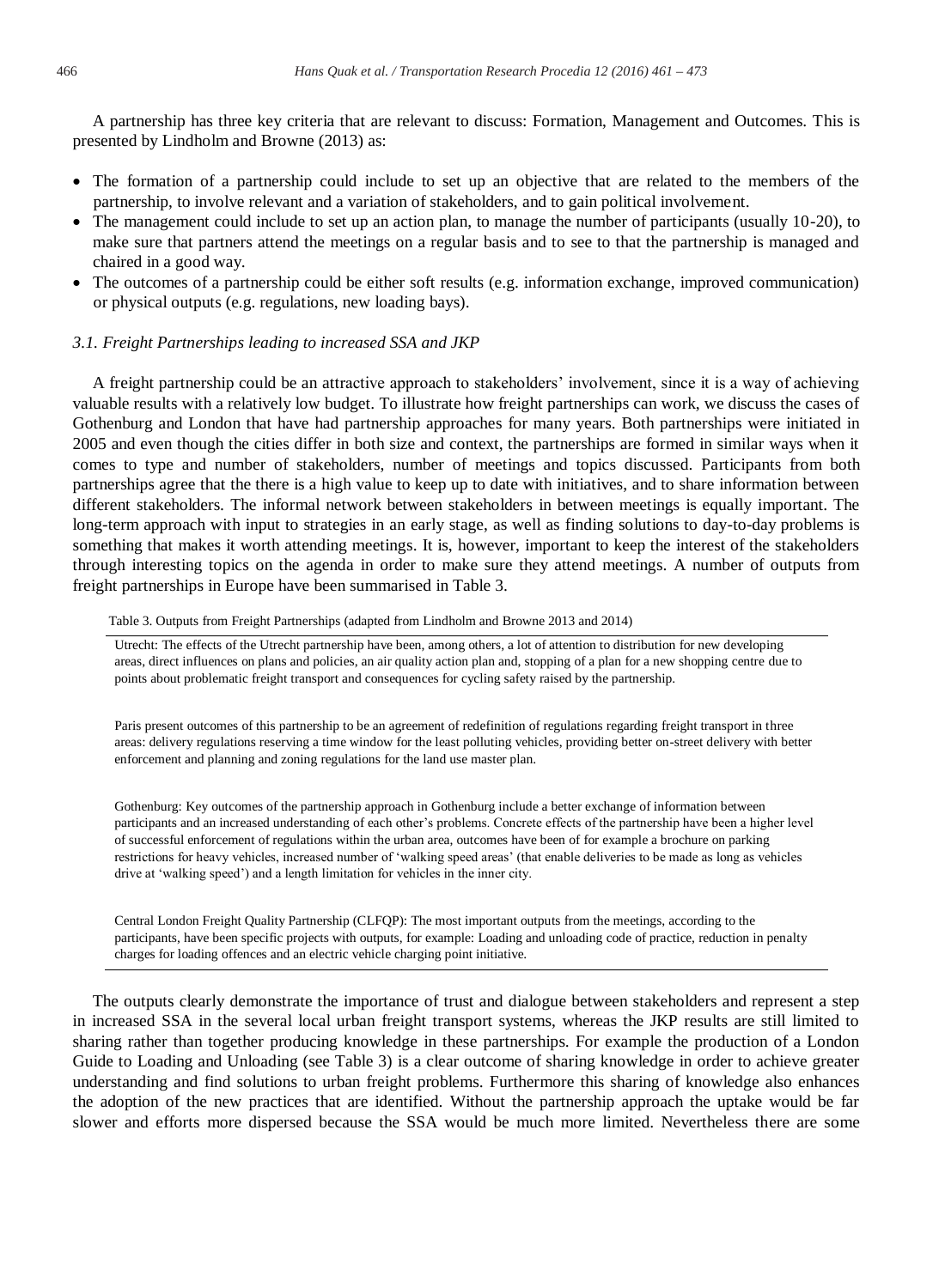weaker aspects to freight partnerships and the following sections in the paper highlight how the introduction of a living laboratory approach to city logistics could help in offsetting or reducing some of these weaknesses.

Whilst the strengths of the partnerships could be generalised as information sharing, cooperation and taking part of the development of the urban freight situation in the city, the weaknesses should not be forgotten. Weaknesses could be grouped into five main areas: Outputs (e.g. a slow implementation of initiatives, politicians are not included in the process, suboptimal solutions); Meeting structure (e.g. many stakeholders come to meetings without sharing information, no active discussions including all partners); The partnership group/members (e.g. lack of participation of stakeholders from certain industry sectors, it is hard to reach consensus within the group, the group is either too large or too small); Authority activities (e.g. there is a general lack of understanding of freight activities amongst authorities) and Resources (e.g. there is a lack of funding to hold meetings, lack of resources in time to attend meetings).

A specific concern raised in some of the partnerships studied by Lindholm and Browne (2014) was that when some participants are not fully involved and engaged in a decision or plan then there can be difficulties later. It seems that the need to find ways to engage the full membership of a partnership remains a challenge.

#### **4. Towards living laboratories for city logistics**

Where freight partnerships bring together the various stakeholders, collaborative and joined innovative actions and ambitions are often not the direct result of these partnerships. A way to develop a more action-driven form of these partnerships follows from a solution approach, which has proved successful worldwide in fostering innovation deployment, but has not yet been applied explicitly in the domain of City Logistics: Living Labs. These Living Labs are a way to increase the JKP in the urban freight transport system as well as to increase the SSA Maturity to the highest level, i.e. the participation level (see Table 1). The concept of Living Labs is credited to William J Mitchell of MIT in early 2003. Mainly owing to insights into the potentials of information technology, he proposed to move R&D to in vivo settings—in other words, to 'wired' living settings such as in a building or part of a city—thereby enabling to monitor and respond to users' responses and interactions, with the ultimate aim to speed up development and deployment of innovations. In Europe, the concept of living labs was already recognized by the European Commission in 2006 as a key tool for open innovation. Since then, living labs have spread over Europe in various waves, first focusing on new ICT tools but later extending to other fields, such as sustainable energy, health care, and safety. The achievements of the living lab movement went beyond fostering the development of demos, pilots, experiments and test beds: it changed the emphasis from the solution as an isolated object to the process of integration with its environment. It allowed the creation of experimentation environments that were sufficiently connected with real world stakeholders and their business models, to allow near-simultaneous development and deployment (see e.g. Almirall & Wareham (2008) and Følstad (2008).

Although there are several initiatives that carry the Living Labs title and there is interest in City Logistics from the Living Labs communities of practice (see e.g. www.openlivinglabs.eu), we are not aware of any discussion in the literature about the operationalization of the concept within city logistics. In this paper, we explore some main characteristics that Living Labs should have within cities. For city logistics, we argue that the set-up of a Living Lab has to fulfil three important conditions:

- Inclusiveness: connection of all relevant stakeholders and business models within a city, with a joint recognition of a problem and solution spaces.
- x Anticipatory capability: means to (collectively) make predictions of the effects, based on simulations, gaming or more simplified means of analysis.
- Responsiveness: measuring of impacts and agreements to respond to this with the aim to ultimately deploy a solution.

Recently Lucassen et al. (2014) have proposed a framework for Living Labs that mainly addresses the governance challenge: it sketches a process to follow between stakeholders in a living lab, see Fig. 1. It is based on the continuous improvement cycle (also known as quality management cycle) of Deming, popularly known as the plan-do-check-act cycle (see Deming, 1986). This cycle should be carried through collaboratively by the city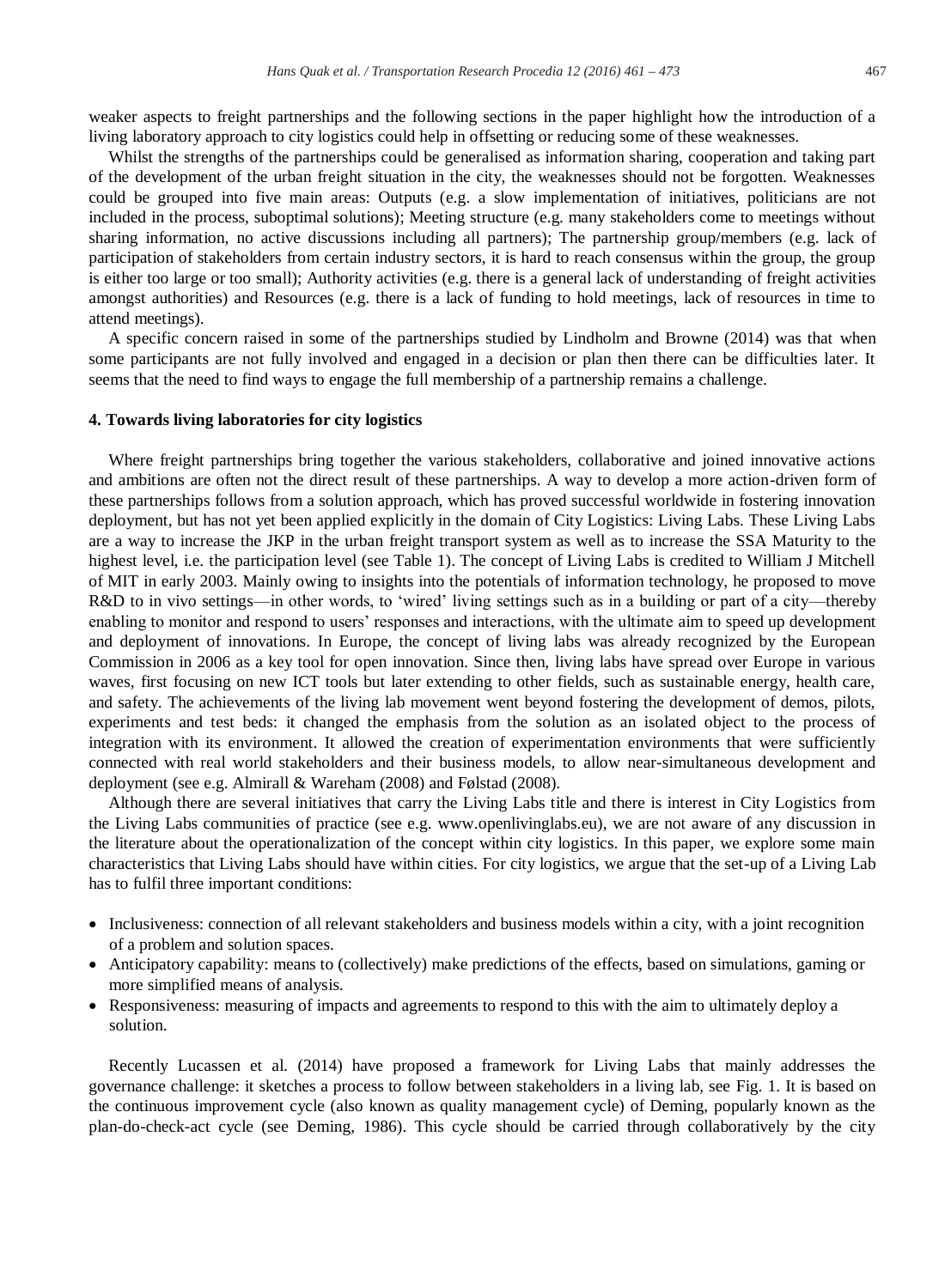stakeholders. Although the framework was proposed within the context of a port customs system Living Lab, we believe that it is sufficiently generic to transfer to cities.



Fig. 1. A process perspective on a Living Lab in logistics (Lucassen et al., 2014).

The typical steps of the PDCA cycle are operationalised as follows:

- The "Plan" phase includes the setting of shared objectives and ambitions, agreement on the current state of the system (problem identification and system analysis) and the first ideas on design, or concepts to be implemented. It includes the preparation of the system for carrying out experiments, including the design of appropriate operational processes, regulatory exemptions and measurement systems. As stated above, this stage should have all stakeholders involved, include a study of the expected effects of the measures and include broad acceptance of these consequences.
- The "Do" phase installs the experimental environment and deploys the innovative measures. Next, the operation of the system is the main part of this execution phase, where the new concepts are tested in a real world environment. System should be installed to measure effects, addressing the effects of interest (also potentially unintended ones) to all stakeholders.
- The "Check" stage involves the processing of the results. This involves the pre-processing and visualization of measurement results, an impact assessment to understand causal relationships between impacts and an evaluation to gain shared awareness and acceptance of the results.
- The "Act" stage (sometimes also referred to as the Adjust stage) involves the adaptation of actions by learning from the previous stage. In a LL, this includes the decisions (a) whether or not to mainstream the experiment to become a permanent part of stakeholders' processes and/or (b) to enter into a new, modified experiment cycle. It will be clear that the decision (a) cannot be taken if parties have not prepared to consider mainstreaming of the experiment.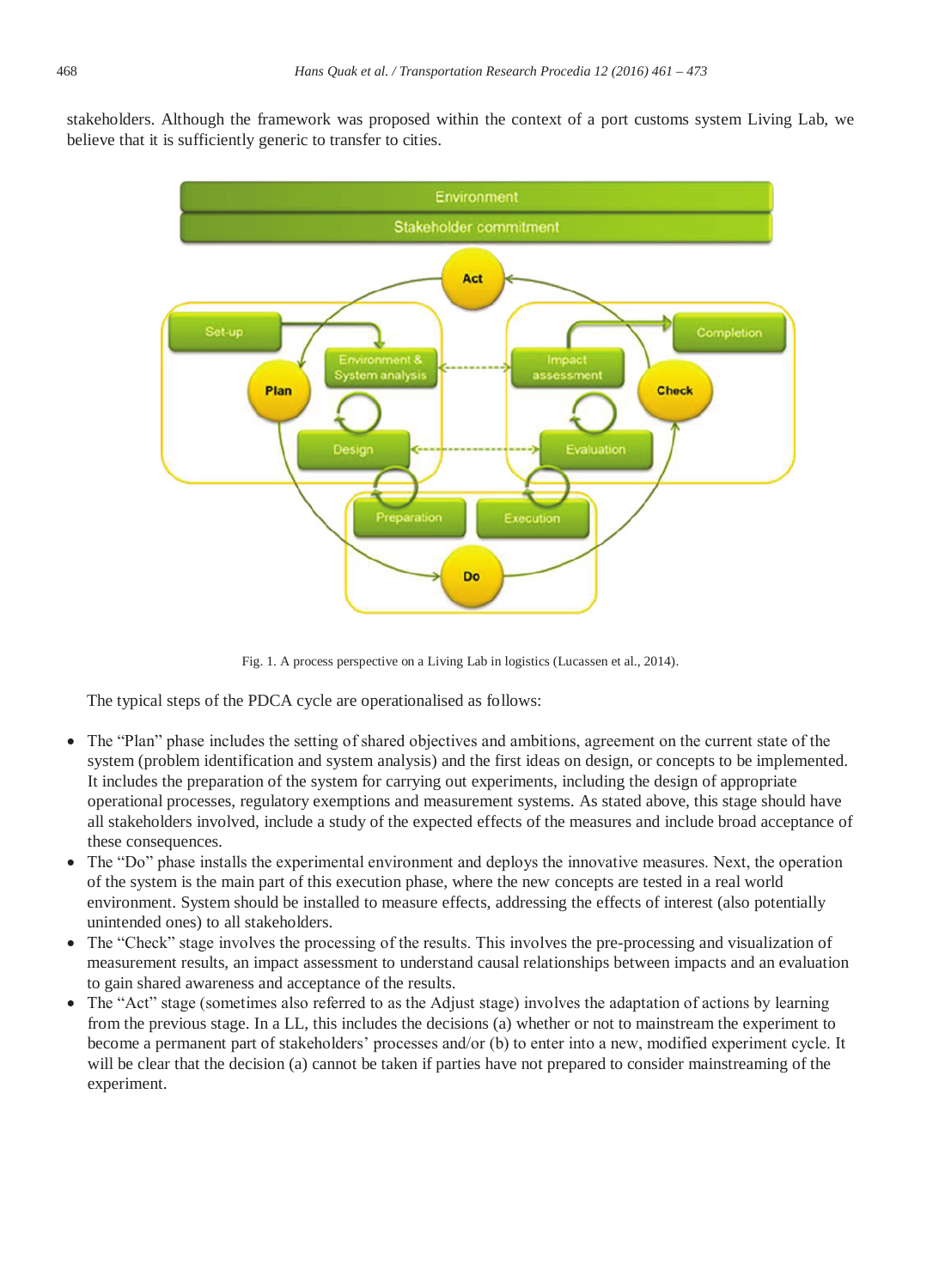The above processes will have consequences for the information systems (models and data) used for decision support. These systems can support all stages in the process. The planning process requires tools to generate designs, identify preferences of stakeholders and perform ex-ante evaluations, of the innovative concepts and the experimental environment. The execution stage requires tools to monitor impacts, and communicate these to stakeholders. The evaluation stage requires tools to evaluate ex-post the impacts of changes, filtering out disturbing influences. The "act" stage involves in essence the same tools as in the first stage, but requires the capability to recalibrate assumptions based on the effects measured. Functional relationships between these systems and the relevant data inputs and outputs are shown in Fig. 2.



Fig. 2. Flowchart outlining role of models and data in a Living Lab process.

Often, tools are available at the individual stakeholder level, which allow individual information needs to be fulfilled. Typical for Living Labs however is the need for information that takes the point of view of the collective interest. Needs from this respect include the following:

- Specific groups of stakeholders, like citizens or SMEs, may be ill-equipped and could benefit from access to public systems or simple proprietary monitoring approaches.
- In addition to individual information systems, shared systems are needed that work on the basis of shared viewpoints and stimulate broad support for decisions.
- As some stakeholders may not have the expertise necessary to understand (and hence trust) the system design, new ways of presenting and discussing information are needed (e.g. simulation and gaming).

Besides the collective nature of the process, another reason to give extra attention to information systems is that the current information systems are not at all equipped to support PDCA-type processes. Typical problems that require new research include: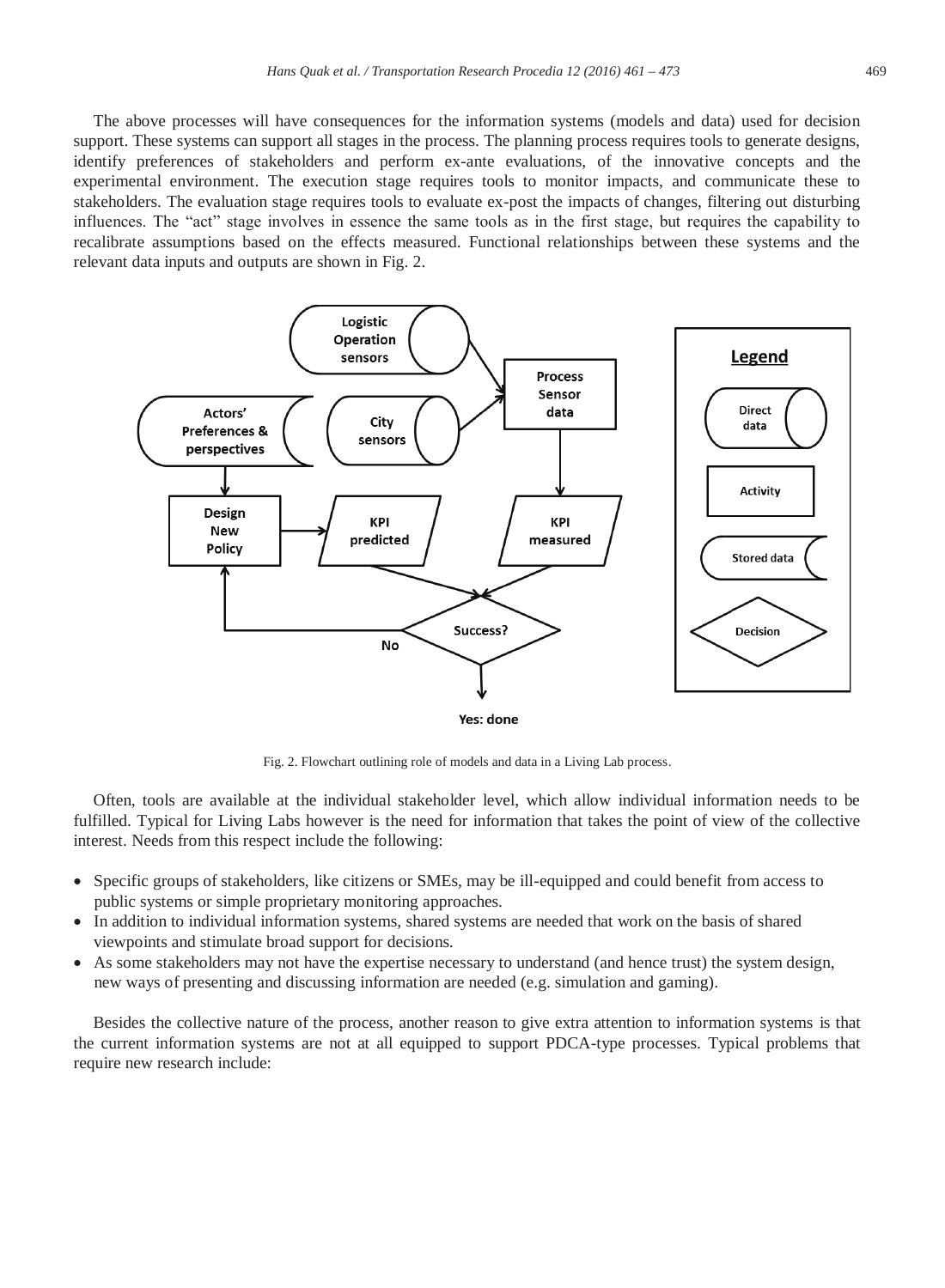- Recording stakeholder perspectives and preferences, in a way that the stakeholders are represented correctly in evaluation models. Questions that go beyond current behavioural research include methods to record stakeholder perspectives, their preferences in logistics decisions and group behavior.
- Using operational systems in logistics (e.g. TMS, WMS, ERP, CRM<sup>1</sup> systems) to create data for monitoring of impacts of innovation. Currently, proprietary data is not being used to support monitoring of freight systems within cities.
- Agent based models that mirror decision making by all relevant individual stakeholders but also show emergent impacts of these decisions. Behavioural models and agent based models could be integrated to reliably show system level, emergent impacts of logistics innovations.

## *4.1. First steps in setting up a city logistics living lab*

'Living lab' itself is a popular term in many proposals and is often employed in more or less the same way as demonstration, field test, or trial was used in earlier writings. We emphasise that the living lab approach is a new way of working, that could enable a transition due to the high level of SSA maturity of the urban freight transport actors and enables the full potential of JKP, where research institutes, industry actors and local authorities work together in experiments, adjustments based on monitored effects, as well as new concept developments all following from a shared ambition.

| Past field tests, demonstrations        | Living labs                                                                            |  |  |  |
|-----------------------------------------|----------------------------------------------------------------------------------------|--|--|--|
| (low SSA maturity level and hardly JKP) | (high SSA maturity level and JKP)                                                      |  |  |  |
| <b>Characteristics</b>                  |                                                                                        |  |  |  |
| Simple                                  | Complex                                                                                |  |  |  |
| Linear development                      | Iterative, cyclical development                                                        |  |  |  |
| Predetermined                           | Learning effects and improvements during activities                                    |  |  |  |
| Isolated environment                    | System in system, real-life environment                                                |  |  |  |
| Individual values                       | Shared values                                                                          |  |  |  |
| Mainly operational goals                | Grand challenges                                                                       |  |  |  |
| Single actor as driver and owner        | Multi-stakeholder and collaborative governance (incl. public-<br>private partnerships) |  |  |  |
| Little uncertainty                      | Deep uncertainty                                                                       |  |  |  |
| Short to medium term orientation        | Medium to long term orientation                                                        |  |  |  |
| Re-active planning and steering         | Adaptive and pro-active planning and steering                                          |  |  |  |
|                                         | Purpose                                                                                |  |  |  |
| Closed research & development           | Open innovation and live analytics                                                     |  |  |  |
| Expert design                           | Co-creation of multi-stakeholders                                                      |  |  |  |
| Closed system evaluation                | System in system evaluation                                                            |  |  |  |
| Analysis for single department / actor  | Analysis for multi-department / multiple actors                                        |  |  |  |

Table 4. Distinction between past field tests and demonstrations and living labs (CITYLAB, 2014 based on Lucassen et al., 2014).

Table 4 shows how the living lab approach differs from the current state-of-the-art field tests and evaluations. Traditionally private companies, local governments or a public-private partnership initiates a demonstration, followed by analyses of the results and impact on the stakeholders. The living lab approach ensures that the stakeholders are involved much earlier in the in planning and implementation processes, and that the proposed

<sup>&</sup>lt;sup>1</sup> Transport Management System, Warehouse Management System, Enterprise Resource Planning, and Customer Relationship Management.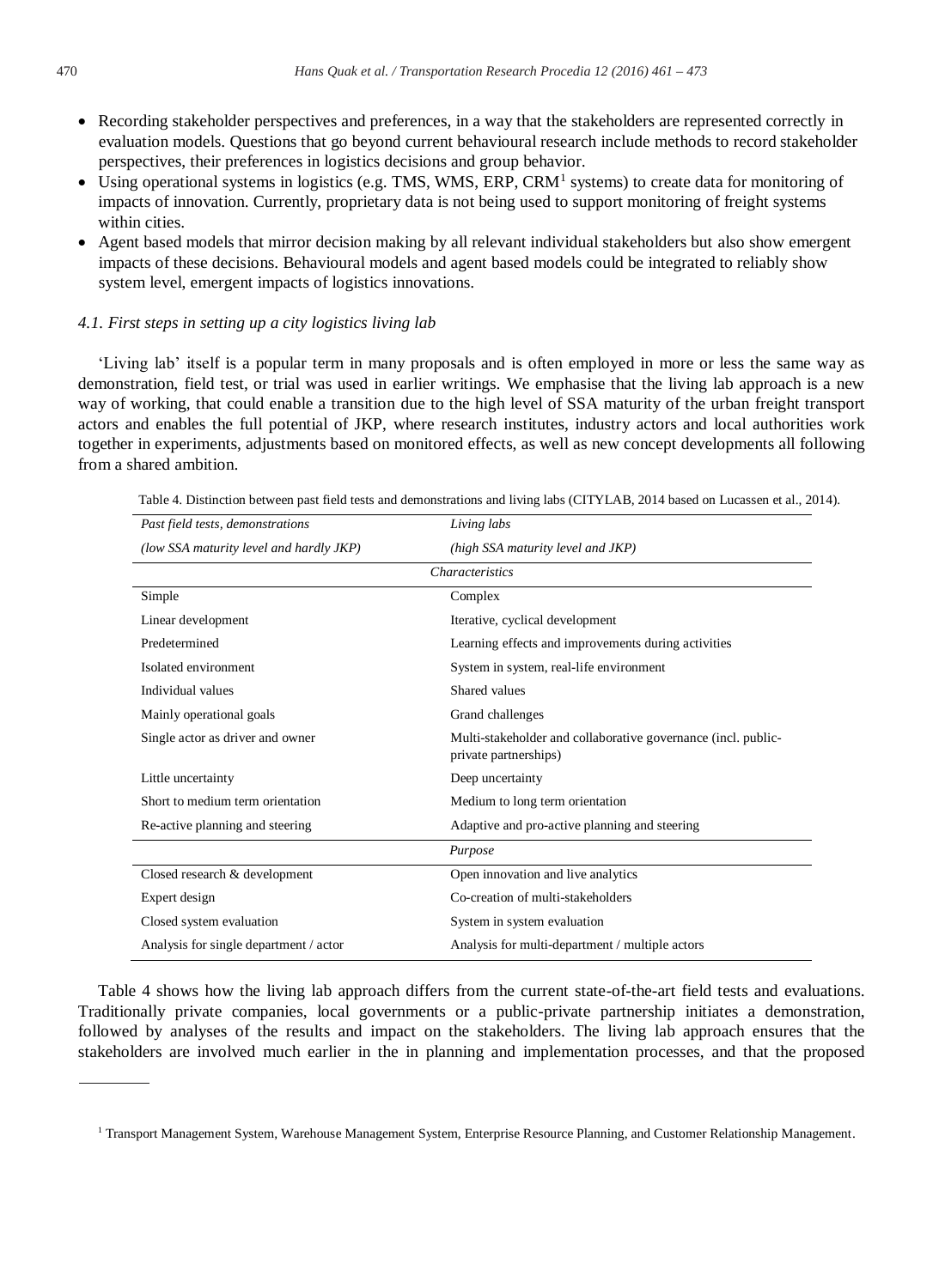implementation is revised and continuously improved to meet stakeholder needs and obtain maximum impact during the project. The living lab characteristics and purposes (Table 4) do correspond to the high level (participation) SSA Maturity objectives and requirements in Table 1. In contrast: the characteristics mentioned in Table 4 under 'Past field tests, demonstrations' qualify for the lowest level of SSA Maturity, as these are often simple and singlestakeholder activities, that fit perfectly in temporarily project, that is a planned and executed in a linear way, finishing with an evaluation. One of the main differences between the living lab approach and the traditional approaches is that the living lab approach needs to start from a shared ambition, whereas the actual activities necessary to eventually achieve this ambition could be sometimes not entirely clear. The activities undertaken in a living lab contribute to achieving the ambition, but in time new, adjusted or other activities might become necessary as whereas the results show that this is needed to eventually achieve the ambition. This implies that there is no full planning of all activities in a living lab in advance, and maybe not even full budget. But the stakeholders commit to finding activities and funding in this process so that the objectives are met in the end. This is opposite to the traditional way of working, where many demonstrations and field tests are fully planned and funded in advance and for a (short) limited period, including the evaluation, and as a result do not make adjustments possible and often terminate after the planned period.

The Horizon 2020 project CITYLAB (2014) is a project that addresses these challenges and aims at developing a methodology for city logistics living labs that should enable local authorities, in collaboration with both research institutes and industry, to set-up a living lab. The first steps that are planned, next to developing practical guidelines, is to generate local roadmaps with the stakeholders of the participating cities in CITYLAB (i.e. Oslo, Rome, London, Brussels, Rotterdam, Paris, and Southampton). These roadmaps entail the shared vision of the local actors, and form a start of joint actions (of which some are already defined and funded from CITYLAB).

In the city of Rotterdam the first steps in establishing a city logistics living lab were taken (end of 2014). These first steps only cover the first blocks of the Living Lab process in logistics as depicted in Fig. 1: the plan phase and some elements of the do-phase. This implies that the current SSA level is still at the prescription-phase (comparable to that of freight partnerships), as is the current level of JKP. The intention, however, is to increase these levels and establish a city logistics living lab in Rotterdam in the coming years. Table 5 explains the details on these first activities in the plan-phase for Rotterdam's city logistics living lab.

#### Table 5. First steps towards a city logistics living lab in Rotterdam

Immediate cause for starting planning of living lab: several elements came together and formed the actual starting point. First of all, research institutes TNO and TU Delft are core research partners in the VREF Center of Excellence for Sustainable Urban Freight Systems (see https://coe-sufs.org/) and Rotterdam is core city partner in the center, secondly Rotterdam established a starsystem that supports and rates (local) carriers in Ecostars (see http://ecostars-rotterdam.nl), and finally on a national level in the Netherlands, agreements were made between the national government and other partners (e.g. companies, other authorities, NGOs, etc.) in order to become more sustainable. One of these so-called 'Green deals' was on zero emission city logistics and included the opportunity to develop local living labs that contribute to finding solutions that can lead to zero emission city logistics.

- 1. Technical: aiming at collectively buying electric (zero emission) trucks, developing the necessary charging infrastructure, and improving the development of vehicles (together with manufactures). One of the first actions here is to further invest the possibilities for larger (serial plug-in hybrid) trucks.
- 2. Logistics: aiming at developing local bundling and decoupling points, and fit for use vehicles.
- 3. Behavioural: emphasis on fuel-efficient driving (start) and monitor vehicles and drivers and establish feedback on performance in game-form.
- 4. Regulation and stimulation: where local authorities together with front-runners look at positive incentives for zeroemission vehicles and regulatory measures like further developing low emission zones.

First actions (do and check): After collectively developing this roadmap, the first actions are undertaken, and together the stakeholders look for opportunities to achieve this ambition. Parallel to these lines of actions, monitoring and improving urban freight transport data are actively worked on, not directly by new monitoring systems or data collection activities, but by making more sense of already collected data (e.g. traffic models and counts, camera data, existing surveys, production/attraction (PA) of transport demand in the city in details based on existing data.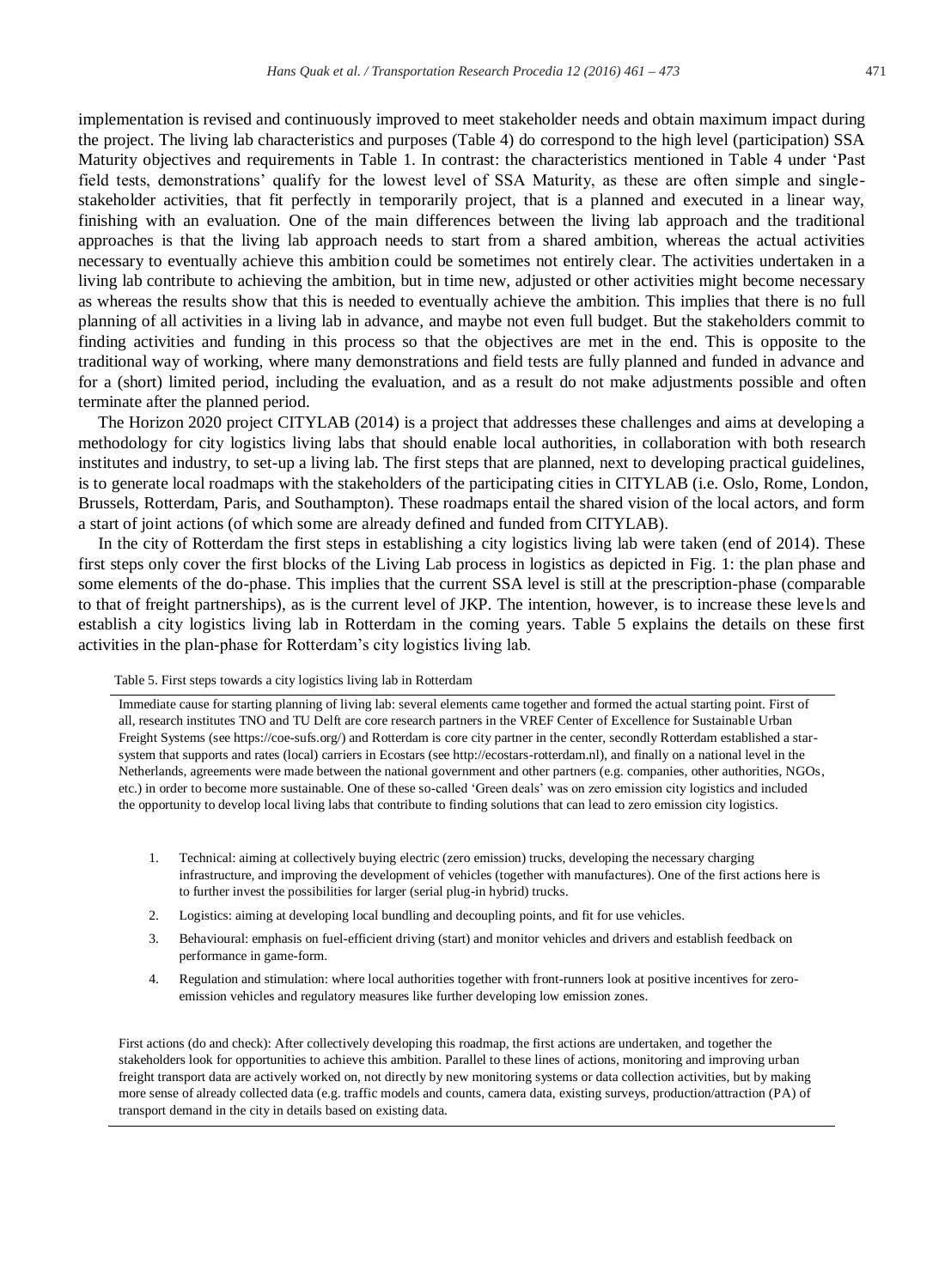## **5. Conclusion**

Urban freight partnerships have resulted in a growing mutual understanding of problems among a broad range of public and private sector stakeholders. In some cases these partnerships have also led to solutions to urban freight problems. These solutions have been grounded in sharing knowledge and ideas and in a greater shared understanding of the needs of the public and private sectors within the urban freight system. Research on how best to deal with complex sociotechnical systems (of which urban freight is an example) suggest that shared situational awareness (SSA) is a critical step. Further work highlights the importance of solving problems through joint knowledge production (JKP). Freight partnerships exhibit these actions but often in a somewhat informal setting.

In addition it can be argued that freight partnerships sometimes lack the full engagement of all relevant stakeholders and have tended to focus on the discussion of problems rather than the robust testing and development of solutions. Applying the concept of living labs in the context of urban freight within a city may be an important way to enhance the achievements of freight partnerships. The living lab concept fits very well with the complexities of the urban freight system and has been a cornerstone of a recent proposal for a major freight project in the EU (CITYLAB). The first steps from the urban freight living lab in Rotterdam already demonstrate that the concept can be applied in a city. Next, it is to show that the results reinforce the activities of freight partnerships and can add new dimensions in terms of problem solving and the potential for scaling up the initiatives. This paper is a first step to chart the developments in this field and it will be valuable to continue the thread in order to see where and how more can be achieved.

## **Acknowledgements**

This work was partially funded from the VREF Center of Excellence for Sustainable Urban Freight Systems.

## **References**

Allen, J., Browne, M., Piotrowska, M. and Woodburn, A. (2010). Freight Quality Partnerships in the UK - an analysis of their work and achievements. In Green Logistics project (Ed.). London, UK: Transport Studies Group, University of Westminster.

Alice / Ertrac (2015). Urban freight research roadmap. Brussels.

Almirall, E., & Wareham, J. (2008). Living Labs and Open Innovation: Roles and Applicability. eJOV, 10(Special Issue on Living Labs).

BOVAG-RAI. (2014). Mobiliteit in Cijfers 2014/2015. Amsterdam: Stichting BOVAG-RAI Mobiliteit.

- Browne, M., Nemoto, T., Visser, J. and Whiteing, T. (2003). Urban freight movement and public-private partnerships. Paper presented at the City Logistics, Madeira, Portugal .
- CITYLAB proposal (2014). Proposal answering the Horizon 2020 call MG-5.2-2014 Reducing impacts and costs of freight and service trips in urban areas. Full title: Full Title: City Logistics in Living Laboratories.
- Deming, W. Edwards (1986). Out of the Crisis. MIT Center for Advanced Engineering Study. ISBN 0-911379-01-0.
- Department for Transport (2008). Delivering A Sustainable Perspective, DfT. Transport

System: 37 The Logistics

- DETR (1998). A new deal for transport: better for everyone white paper. (The Governments white paper on the future of transport, Cmnd 3950, The Stationary Office). London, UK: Department of the Environment Transport and the Regions.
- Endsley, M.R. (1995). Toward a theory of situation awareness in dynamic systems. Human Factors 37(1), 32–64.
- Endsley, M.R. and Jones, W.M. (1997). Situation awareness, information dominance, and information warfare. Wright-Patterson AFB, OH: United States Air Force Armstrong Laboratory.
- European Commission (2011) (COM2011). WHITE PAPER Roadmap to a Single European Transport Area Towards a competitive and resource efficient transport system. Brussels
- European Commission. (2004). Green paper on public-private partnerships and community law on public contracts and concessions. (COM(2004). 327 final). Brussels, Belgium.
- Følstad, A. (2008). Living Labs For Innovation And Development Of Information And Communication Technology: A Literature Review. eJOV, 10(Special Issue on Living Labs)
- FREVUE (2015). Editorial: important news, by FREVUE project manager Matthew Noon, http://frevue.eu/editorial-important-news-by-frevueproject-manager-matthew-noon/ 4 February 2015.
- FTA (1997). Delivering the goods best practice in urban distribution. UK: Freight Transport Association.
- Gonzalez-Feliu, J., & Morana, J. (2010). Are city logistics solutions sustainable? The Cityporto case. TeMA-Trimestrale del Laboratorio Territorio Mobilità Ambiente, 3(2), 55-64.
- Hegger, D., M. Lamers, A. van Zeijl-Rozema, and C. Dieperink (2012) Conceptualising joint knowledge production in regional climate change adaptation projects: success conditions and levers for action, Environmental Science & Policy, 18, pp. 52–65